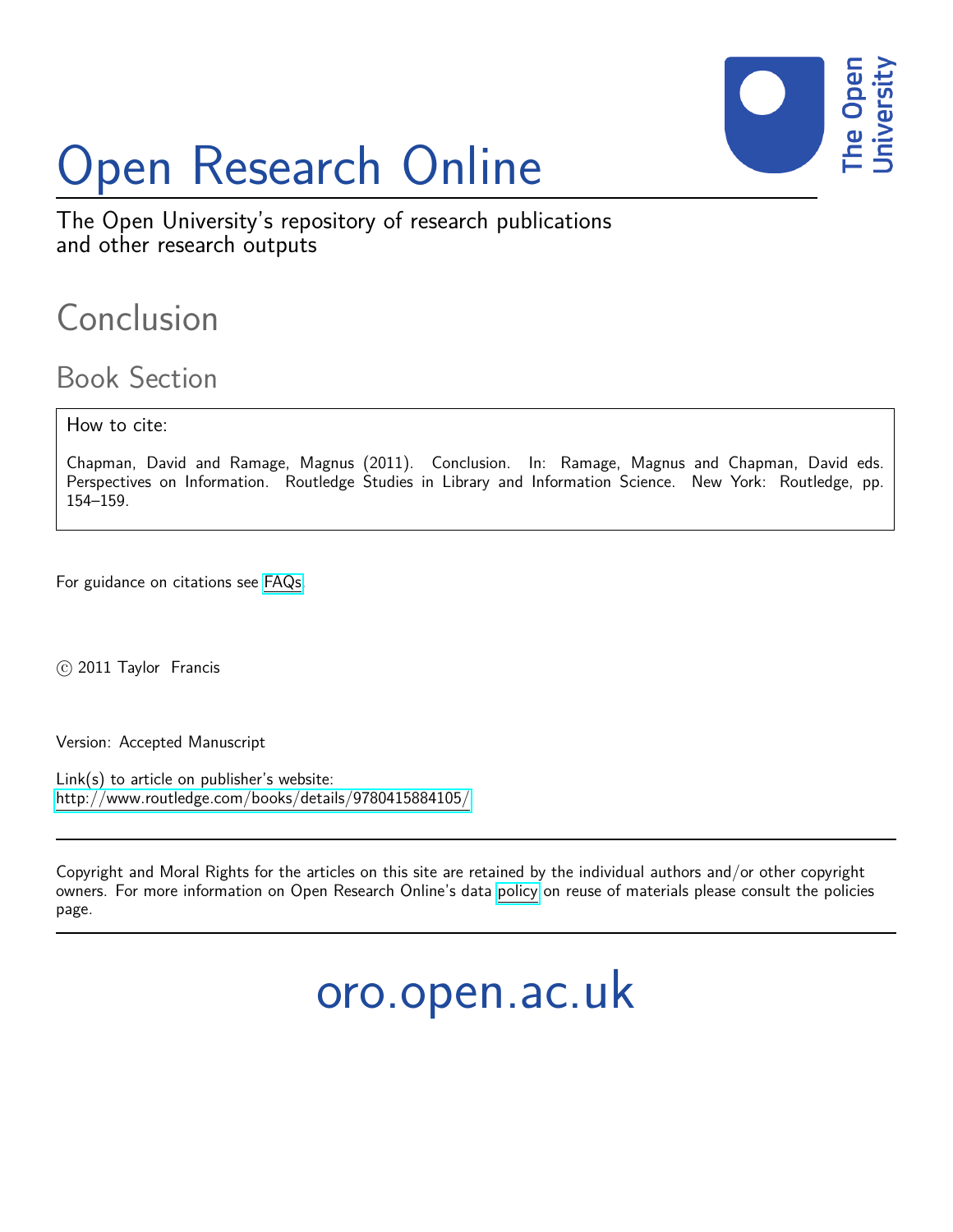#### **Chapter 12 Conclusion**

*David Chapman and Magnus Ramage* 

Hans Christian von Baeyer described 'information' as the new language of science (Von Baeyer, 2003). That idea is witnessed by Chapter 10 of this book, where Nixon has discussed some ways in which quantum mechanics brushes up against information concepts. The language of information is used increasingly in fields outside science, however, and other chapters of this book have explored a number of them.

There is today a research effort directed at deriving a unified theory of information (see, for example, Hofkirchner, 2010) but this book has no such ambition. Our aims in this book are somewhat more modest: our goal is to share insights between disciplines in the hope of learning from one another so that we can speak the language of information more fluently.

Information is in a curious position academically – many different disciplines feel that they 'own' the concept, yet there is little common dialogue between the disciplines. It is our contention that any common view of information can only arise through the study of the multiple perspectives on information found in these many disciplines that hold it to be central. Rather than seeking a grand theory, therefore, this final brief chapter draws attention to a few 'family resemblances' between the disciplinary perspectives described in the different chapters, that might provide some helpful insights into what it is people mean when they use the language of information.

Four broad themes that arise in several of the chapters are: context; meaning (and thus the centrality of human beings), dialogue (in many cases as part of a game), and the dynamic nature of information. It is worth noting that the different chapters do not treat these themes in the same way, and in some cases do not agree with each other – there are ongoing debates in a number of areas.

#### **Context**

Perhaps the most universal theme is the importance of **context**. Ramage in Chapter 2 emphasises the role of context as one of the distinctive features of the soft view of information, distinguishing it from the hard view. According to Chapman in Chapter 4, however, context is fundamental to the hard view too, albeit a 'hard' context of, for example, an ASCII code. The contrasting soft context includes meaning, people and mental processes. Chapman makes a link between hard information and semiotic signs, which is also the starting-point of Monk in Chapter 5. Monk points out that Saussure's signs are arbitrary, held in place by accustomed use – another aspect of context.

In Chapter 3, Bissell quotes a definition of information from an Open University course which is 'data in context'. Context in Bissell's chapter however is important on a different level as well, since his historical perspective draws attention to the way in which the concept of information has developed over time. The need to take account of time is explicit in the definition of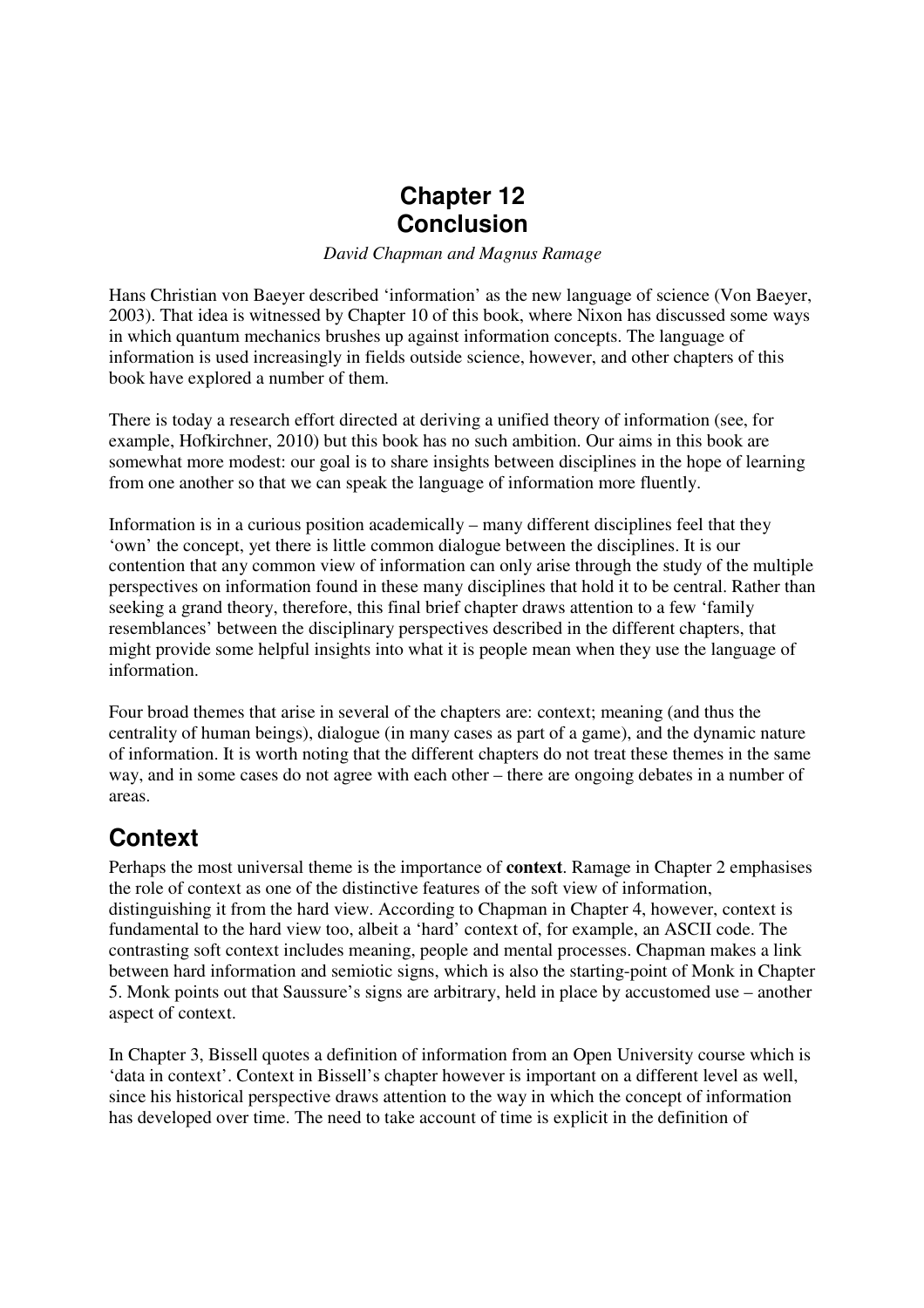information quoted in Chapter 6 by Holwell: data plus meaning (interpretation) in a particular context at a particular time. Within that definition position in time is distinguished from context, but from another perspective time is merely another dimension of context.

Likewise, the concept of exformation in Chapter 7 by Lefrere arises from the fact that communication takes place within a context. The context holds the exformation, and communication is not understood by an onlooker who lacks the exformation.

Ramage talked about Hayles' image of information being "simultaneously disembodied and reified", and Foster-Jones' exploration of the changing role of libraries and librarians in Chapter 8 is in effect a case study of that process. The physical books and libraries that housed them provided information with a 'body' which it no longer needs, but libraries and librarians still deal in information: it is just the context that has changed.

Piwek in Chapter 9 presents three principles of information flow, the first two of which are explicitly about context: "Information flow = context change"; and "Information flow is contextdependent". For Piwek, information is inextricably bound up with context.

The issues of information policy making addressed by Corrigan in Chapter 11 have come about because of the changing context of information, the disembodiment and the consequent freeing of information explored by Foster-Jones.

One of the most counter-intuitive insights of quantum mechanics is the way in which the observer influences the outcome of observation, as explained by Nixon. This makes a qualitative change in how we can understand the concept of 'context', since the context can now never, even in principle, be a passive backdrop. The information and the context are parts of the same system.

#### **Meaning**

We have noted that **people** are often part of the context, but it is worth noting explicitly that information in all of the chapters somewhere along the line involves people and, has something to do with **meaning**.

Monk says that "information needs people" and that information in contexts other than that of human intercourse is used in an anthropomorphic sense. Similarly, Holwell says in the context of her "data, capta, information, knowledge" schema: "the act of creating information is a human act". Shannon information, hard information in the language of Ramage, at first sight has no need of people, and Bissell points out that this distance from people, and therefore from meaning, was a reason for some people to object to Shannon's use of the word 'information'. Chapman however argues that we can use the language of meaning even for hard information. Perhaps this is an anthropomorphic use of the word, but in that case what we have done is brought people back in to the picture.

Ramage's soft information is explicitly about people. For Bissell, aspects of the very concept of information is socially-constructed; Lefrere embeds information in communities; and the contexts of Piwek are the people who populate the dialogues he presents.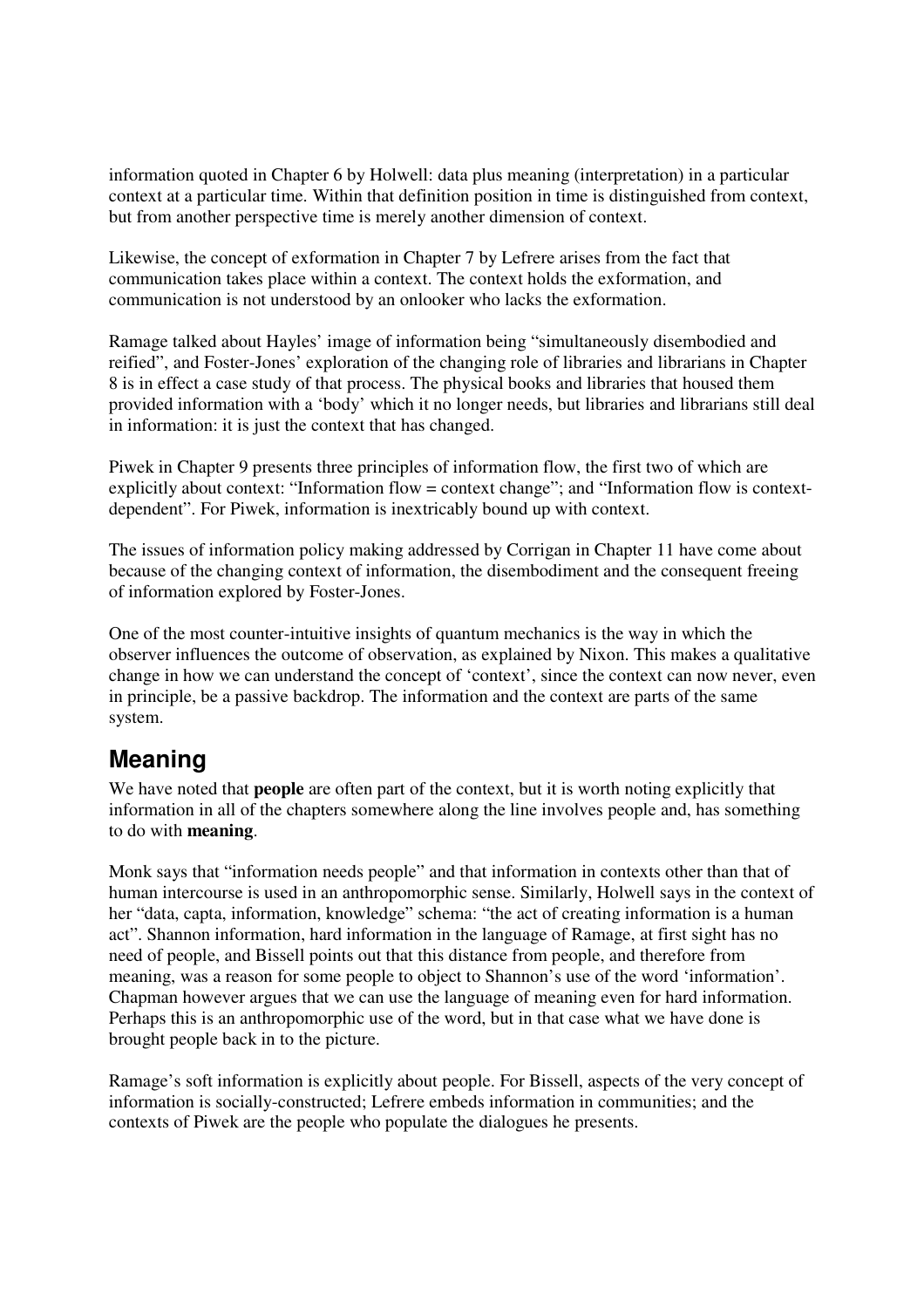Foster-Jones writes of the people of libraries – the librarians and customers – but could the information of the books have an independent existence? Could we envisage a library with books that are never read? Perhaps that thought-experiment is sufficient to discard the idea of a library without people. Certainly Chapter 8 is about people and information. A similar comment might be made about Corrigan's look at information policy making. The issues are very much human issues, but does that mean that information involves people? Maybe, in fact, the changes of technology that have unleashed the issues addressed by Corrigan precisely because information involves people.

Perhaps, though, it is in Nixon's chapter about quantum theory that the idea of information ever *not* involving people is finally banished for good. The inextricable involvement of the observer in the physical (quantum-mechanical) world simply doesn't allow for information – for anything – that doesn't involve people.

#### **Dialogue and games**

It has been taken for granted from the start that information is about communication, and there is no need to explore that further. Of more interest, however, is the extent to which information is associated with **dialogue** of some sort, and/or with **games**.

Piwek's chapter was explicitly about dialogue and games, but they are also mentioned in passing or are implicit in a number of other chapters. Monk talks about Wittgenstein's language games and Lefrere of von Neumann's use of the metaphor of a game. In all cases, meaning is communicated through the use of dialogue, and the aspect of a game comes about because of the semi-formal rules surrounding the dialogue.

Of particular interest to Foster-Jones is the impact and opportunities of 'web 2.0' on libraries. Web 2.0 is about the creation of a 'return channel' on the web, so that the user of the web can have participate in a dialogue rather than be the recipient of broadcast information. In this sense, a library used to one-way, broadcasting information but how has the possibility of entering into a dialogue with the user.

Dialogue and games – often of a particularly confrontational nature – also characterise the development of information policy as recounted by Corrigan.

It is interesting to note that 'mechanical' dialogue is a requirement of all but the most trivial of digital communication systems. The set-up of a communication channel invariably involves what is referred to as a 'handshake' when the two ends of the channel establish the basic parameters of the communication. The procedures needed to establish secure communication using quantum cryptography as described by Nixon involve a handshake of this nature.

#### **Information as a dynamic concept**

Several chapters discuss the **dynamics** of information – the way in which its nature changes over time. The dimension of **time** is explicit in the Holwell's definition of information ("*data* plus *meaning* (interpretation) in a particular *context* at a particular *time*"). The dimension of time is inherent in dialogues and games, indeed in any communication.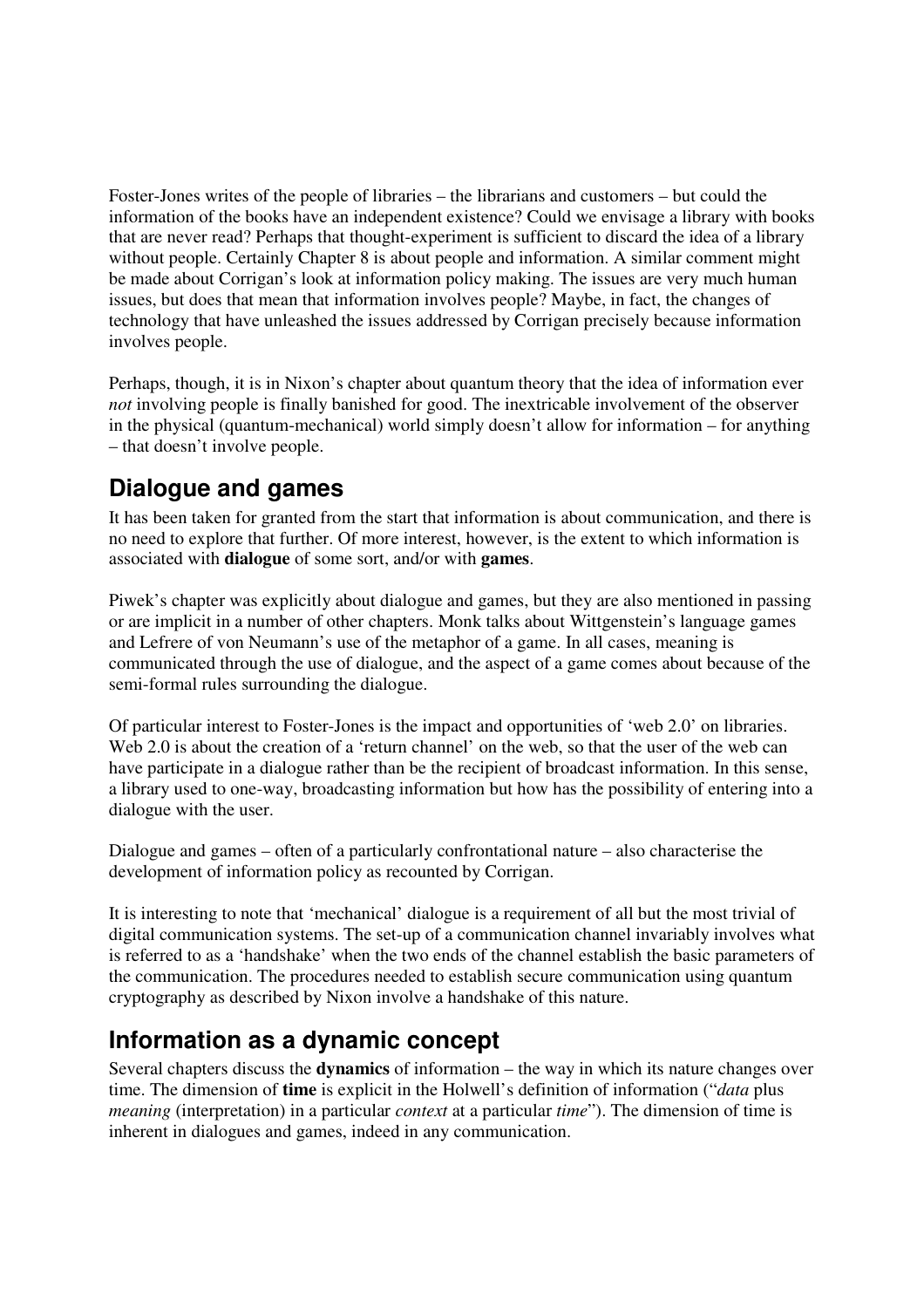Foster-Jones, with her broad historical overview of the changing role of libraries as store-houses and gatekeepers of information, shows that, within this area, the way information is understood has changed significantly over time, and in particular has become more clearly seen as an entity in its own right rather than a property of a physical object such as a book. Corrigan presents an overview of a much shorter time period, but likewise looks at the way understandings of information have developed significantly, through the interaction between the creators and users of the Internet, government bodies, and copyright owners.

Ramage and Bissell both present intellectual histories of the development of information within particular academic fields – cybernetics and communications – and both discuss the way the concept of information has changed over time. Interestingly, Bissell argues that the *rhetoric*  around changing information technologies has remained remarkably constant – the technoutopian view, that the world is changing rapidly and miraculously. Nixon also presents a historical overview of a changing intellectual history that is inexorably bound up with information – the perplexing and paradoxical developments in quantum theory.

Each of these chapters, in their different ways, show that information is frequently not a static concept, but rather something that changes and develops over time within the particular social and historical context of an academic field.

#### **Other themes**

Some further notable themes that are important to more than one chapter, although not universally, are the concept of **difference** and **making a difference**, the idea of information being for a **purpose**, and the **primacy of language** in information.

Ramage quoted Bateson's famous definition of information as "the **difference** that makes a difference". While difference has not been discussed explicitly in other chapters, difference is key to a number of topics, and is intimately associated with context. We might, for example, talk in terms of difference for the sets of messages described by Chapman or for the eigenstates of Nixon.

The other part of Bateson's definition, **making a difference**, has arguably figured even more prominently in several chapters, and links with the idea that information is associated with **purpose**. This theme was most explicit in the Holwell's discussion of information systems, which she described as existing to support purposeful action. There is also a parallel between Holwell's distinction between data and capta, and Lefrere's concept of exformation. Both sets of concepts are to do with identifying the part of data that is useful – the part that can make a difference or has a purpose. We can also equate 'making a difference' to context change, we can see this theme in Piwek's chapter too. Corrigan, with his focus on the role of information to change society , likewise clearly can be seen in terms of making a difference – as he eloquently writes about copyright (which is nothing more than a regulatory mechanism of the transmission of information), it has "become a default regulator of access to education, employment, government and commercial services".